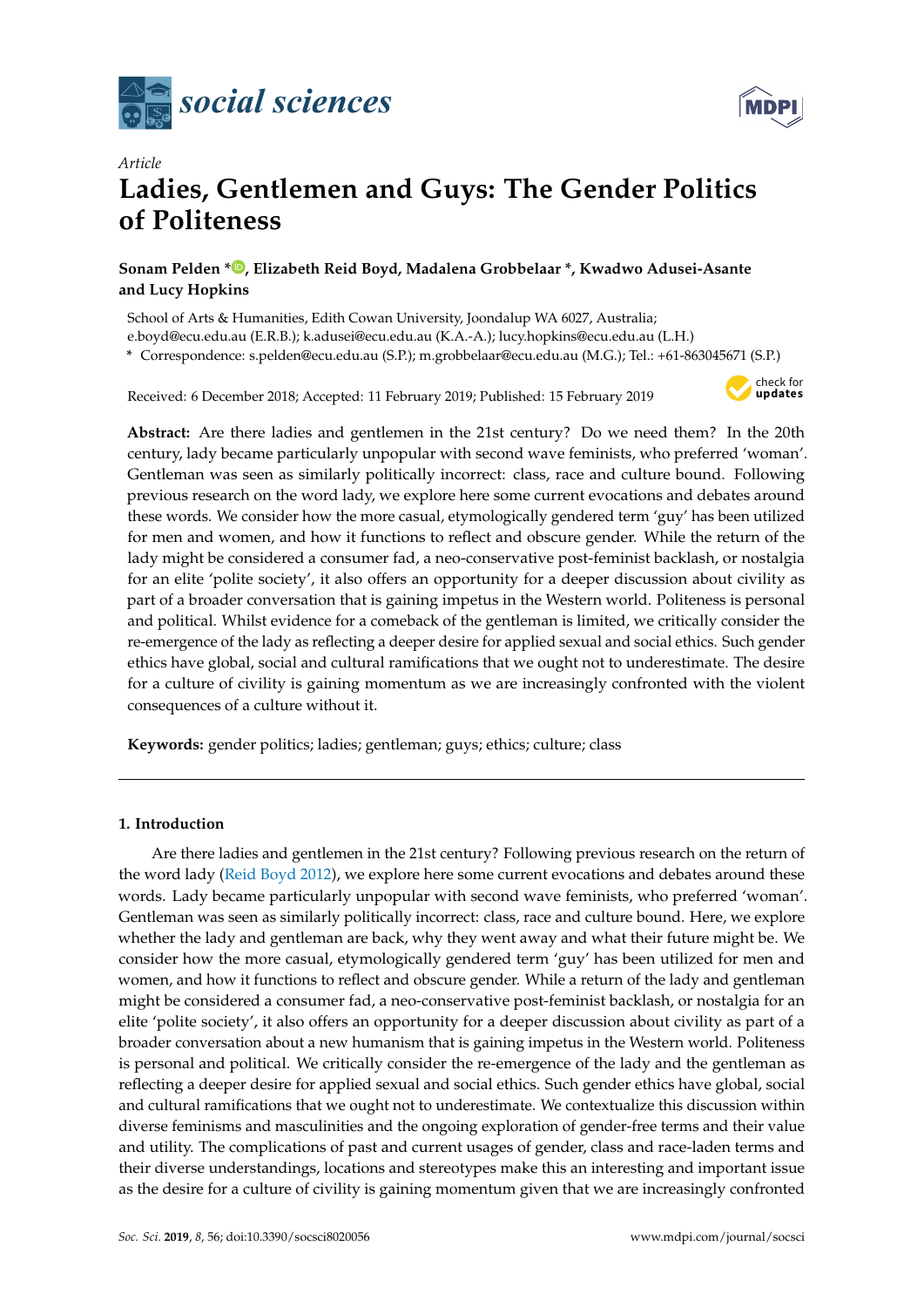with the violent consequences of a culture without it. It is within this context that we reengage with these traditional gender labels as part of the ongoing semiotic struggle and why we must not shirk from it [\(Sotirin](#page-8-0) [2012;](#page-8-0) [Wade and Ferree](#page-8-1) [2015\)](#page-8-1).

# **2. Ladies, Gentlemen, and Guys: Contemporary Representations**

#### *2.1. The Lady: Past and Present*

The word lady has its historical roots as a title of nobility, as the female equivalent of a lord as well as of a gentleman, though these have been and remain asymmetrical word pairs [\(Bebout](#page-7-1) [1995\)](#page-7-1). As such, the word has traditionally been a marker of social class, linked to dominant, often British-based, upper-class behavior, including being 'of gentle birth' and/or a 'gentlewoman'. However, there were a number of shifts and changes in its international meanings during the 20th century. [Reid Boyd](#page-7-0) [\(2012\)](#page-7-0) evidenced contemporary representations of the word as recruitment, rebellion, re-growth, resistance, subversion and spirit. While caution is due, she argued against trivializing the return of the lady, suggesting instead that the lady's return was a manifestation of both feminist activism and the feminine imaginary.

[Bebout](#page-7-1) [\(1995\)](#page-7-1) summarized the uses of the word lady as (1) a euphemism for woman, and a marker of being an adult female; (2) in contrast to woman, used to trivialize or humor its referent; (3) to imply the absence of sexuality, whereas woman implies its presence; (4) to distinguish from woman by the traditional attributes of so-called gentility and (5) to split feminist and feminine ideals, with feminist ideals being equated with the word woman, and feminine ideals being equated with the word lady (1995).

[Spender](#page-8-2) [\(1980\)](#page-8-2) made the point that, in contrast to the word lord, the word lady has undergone a process of democratic leveling. This slippage in status, with concurrent derogatory connotations, is found in other female titles, such as *dame* (i.e., being a 'swell dame' as opposed to being of equal social rank as a baronet) *madam* (a name given to a woman who runs a brothel, a slur which has not affected the equivalent male form of respectful address, sir,) and *mistress* (which has an almost exclusively sexual connotation, as opposed to the still forceful title master) [\(Miller and Swift](#page-7-2) [1976,](#page-7-2) [Spender](#page-8-2) [1980\)](#page-8-2).

While the word lady was not disassociated with birth or breeding in England, in the US it was seen as due to the "grandiloquence of courtesy" that the terms lady and gentlemen extended to all women and men [\(Lakoff](#page-7-3) [1973\)](#page-7-3). It is also a form of patronage, such as the use of the modifier 'lady doctor' to separate female physicians from their male counterparts and, as such, lower their status [\(Lakoff](#page-7-3) [1973;](#page-7-3) [Spender](#page-8-2) [1980\)](#page-8-2). [Bebout](#page-7-1) [\(1995\)](#page-7-1) has further suggested that lady has maintained or even increased its tendency to be used euphemistically as a mark of lower job status in the last decades of the 20th century (1995). Being called a lady, in this context, might be seen as a doubtful compensation for lower paid work or conditions.

While she has a white, Anglo-Saxon heritage, the lady also became a bastion of black middle class female propriety and is deeply embedded in cultural imagination as a moral icon with impossible standards of respectability [\(Thompson](#page-8-3) [2009\)](#page-8-3). The traditional courteous and genteel links of the word lady to upper class norms and courtesies has also resulted in the usage term 'ladylike' as a descriptor of dominant class and gender approved associated ways of behaving and speaking. [Spender](#page-8-2) [\(1980\)](#page-8-2) asserted that there is a misogynist rationale behind the insistence that women talk in a 'lady-like way'. She cited [Lakoff](#page-7-3) [\(1973\)](#page-7-3) as pointing out that when a woman talks like a lady, she is simultaneously both on a pedestal and patronized. She may not be taken seriously, leading to a double bind: a woman is damned if she does not behave or 'talk like a lady' but dammed if she does.

During the second wave of feminism, lady became a pejorative term. 'Women' or even 'wimmin' was a word that projected ideas of freedom, equality and release from oppression. [Lakoff](#page-7-3) [\(1973\)](#page-7-3) argued that the class-bound word lady was no mere euphemism for the word woman. Rather, the word was seen as frivolous and demeaning: "if, in a particular sentence, both woman and lady might be used,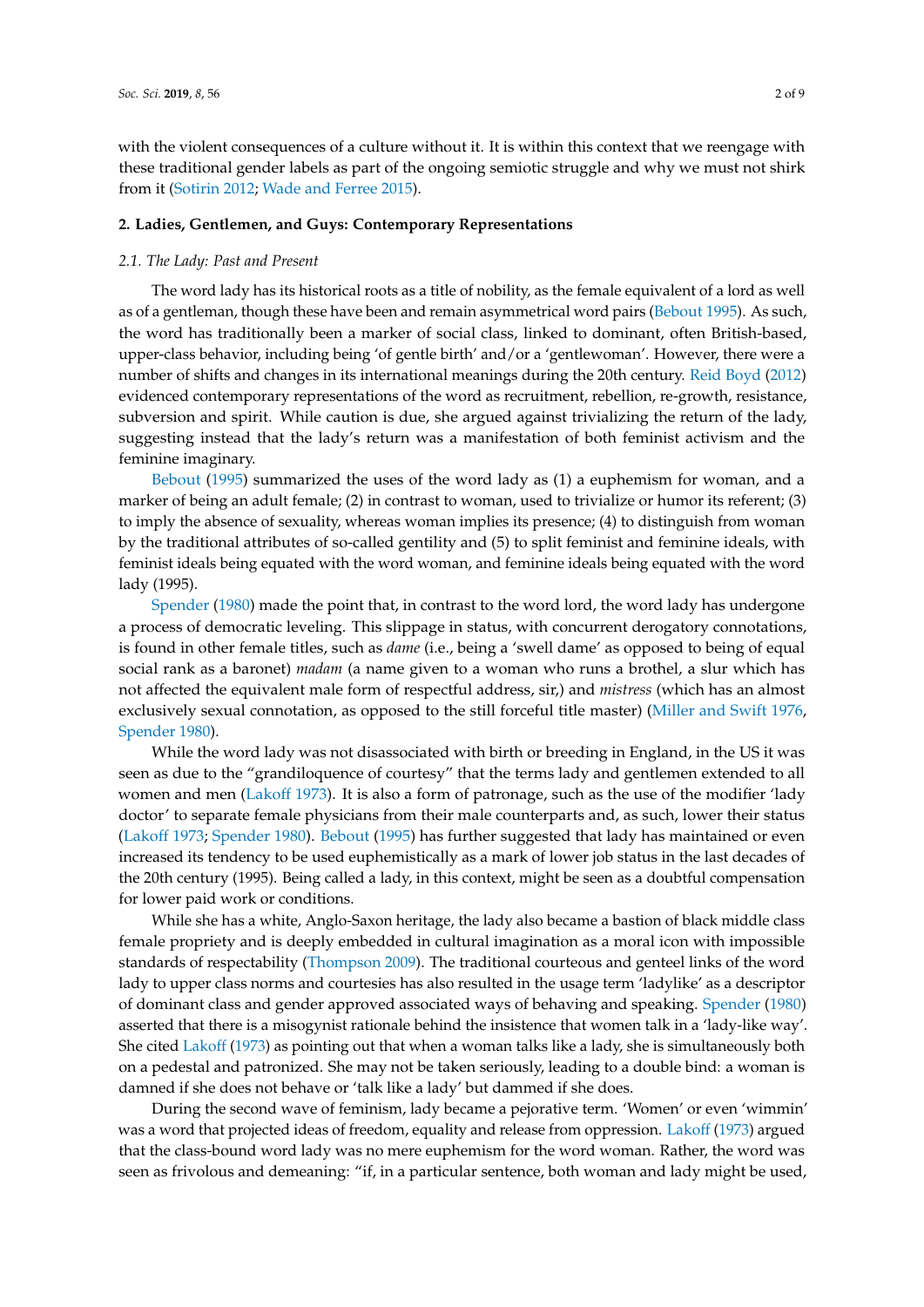the use of the latter tends to trivialize the subject matter under discussion, often subtly ridiculing the woman involved" (1973). 'Ladylike' language was also both used by and used regarding women with the function to disempower, discriminate and objectify them. There was an expectation of women and girls to talk like 'ladies'; to refrain from crude speech and obscenities. In the 1960s and 1970s, in the rejection of the term, many feminist women were insulted if a man treated her as a 'lady'. Not being ladylike became core to the feminist cause: "it is the very concept of ladylike they oppose" [\(Spender](#page-8-2) [1980\)](#page-8-2).

Yet in the late twentieth century, a change was marked in the use of the term. In 1999, Meier noted the return of the word lady as a signifier of possible social change, pointing to the use of the term in different contexts [\(Meier](#page-7-4) [1999\)](#page-7-4). Meier's fin de siecle predictions have proven to be largely correct. In the 21st century, some recognizable faces of the prim and proper lady have re-emerged, but more surprisingly there are new and subversive representations in a range of media and pop culture usages, such as the names of performance art/singer Lady Gaga and UK singer Lady Sovereign. There are also hugely popular Ladyfests in the UK, US and Europe—multimedia events run by radical youth movements who have appropriated the term 'lady' ironically but also as a form of grown up 'girl power' and a way of challenging stereotypical assumptions about lesbians and feminists as unladylike and crass. Representations in media include discussions regarding the changing meaning of the term lady; [Friedman](#page-7-5) [\(2013\)](#page-7-5) notes in an article titled "Hey 'Ladies': The unlikely revival of a fusty old label" that the term lady "splits the difference between the infantilizing 'girl' and the stuffy, Census-bureau cold 'woman'". In response to the interpretations by feminists in the 1960s and 1970s, Zimmerman [\(Friedman](#page-7-5) [2013\)](#page-7-5) adds that the term has been repurposed in a number of ways which reduces the sting that feminists objected to. Context is important, and in some ways using lady is preferred, as she asserts: "Woman has this heaviness which sounds old". Similarly, [Groskop](#page-7-6) [\(2015\)](#page-7-6) lists musicians, television series and documentaries, and new fashion creations spouting terms such as "ladylike luxe", "ladylike" ranges and "lady" lingerie.

[Reid Boyd](#page-7-0) [\(2012\)](#page-7-0) suggested that "the word lady is still being used to distinguish upper class gentility, as a marker of an adult female and to imply the absence of sexuality. But the term has broader significance, especially when its current uses are considered in combination. The word can no longer be considered as feminine versus feminist. Instead, it is performing as both—as a moniker for traditional femininity as well as radical feminism. It is acting as a personal identifier and as a collective force. It is calling up both feminist activism and the feminine symbolic. It is no longer being utilized as cultural versus natural. . . . It is breaking down old divisions between gender, class and race."

That the term lady is capable of straddling such social and political extremes is an indication that a cultural shift is taking place.

# *2.2. The Gentleman: Past and Present*

Gentlemen have not always been 'gentle'. The gentleman has long held problematic attitudes towards women. Further, the gentleman, tucked up in his cozy club, has not always been attuned to cultural, ethnic or sexual difference. Nor as the 'rich man at his castle' has he always recognized the plight of 'the poor man at his gate' regardless of a gentlemanly sense of *noblesse oblige*. But a gentleman could be poor—and still be a gentleman. His was a powerful class construction, not merely an economic one. There were other signals to his social status, such as his voice, his clothing and his manners.

In etymology, the English word had specific uses:

"the word often meant any man above the social rank of a yeoman, including the nobility, but it was sometimes restricted to those who bear a coat of arms but not a title; in U.S., "man of property, not engaged in business or a profession" (1789). The English word from the beginning also had a special sense; "nobleman whose behaviour conforms to the ideals of chivalry and Christianity," and *gentleman* came to be used loosely for any man of good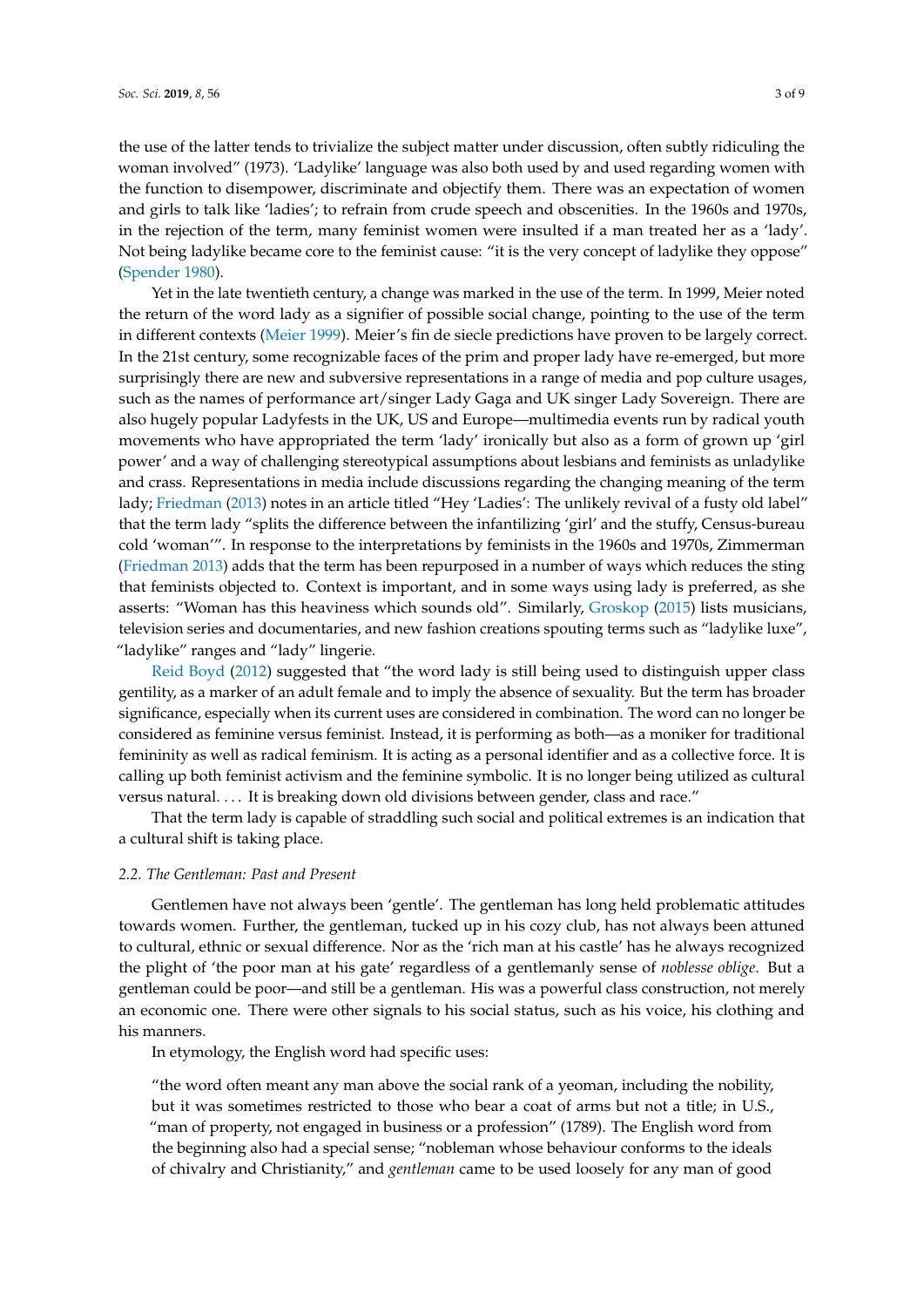breeding, courtesy, kindness, honour, strict regard for the feelings of others, etc. Eventually, in polite use, it came to mean a man in general, regardless of social standing" [\(Hawkins](#page-7-7) [1986\)](#page-7-7).

The connection to chivalry is worth noting here. Chivalry began in Europe, primarily in France and Spain. The word is Middle English, and comes from the Old French *chevalerie*, meaning knight. Chivalry is a system of morals and ethics, and the nineteenth century Leon Gaultier developed the Decalogue, or the 'Ten Commandments of Chivalry'. But there are other ideas about what chivalry really meant. The poet Tennyson summed it up as " . . . Live pure, speak true, right wrong, follow the King" [\(Staines](#page-8-4) [1982\)](#page-8-4). Chivalrous knights were 'Christian soldiers' and their code of conduct fused Christianity with military customs.

Chivalry was part of masculinity; however, masculinity cannot be regarded as a monolithic and immutable state, but rather as a way of being that changes as the state or society changes [\(Horrocks](#page-7-8) [1997\)](#page-7-8). Masculinity as a social construction is better conceptualized as 'masculinities' in the plural, to accommodate historical and social constructions. Chivalry came to form part of a gentlemanly masculinity in the old regimes that valued kinship obligations as well as family and personal honor. Yet this same chivalrous masculinity also encompassed an authority that contained the capacity for violence. Moreover, simultaneous and varied masculinities can operate within the same society, and even the same 'gentleman', each one having a distinct social function. As Horrocks notes, " . . . in British society, class and gender intersect in complex and interesting ways: one finds the aloof masculinity of the public school elite, the aggressive masculinity of certain working-class men, and the 'respectable' demeanour of others" (1997). It calls to question Dickens's view that 'once a gentleman always a gentleman' [\(Dickens](#page-7-9) [1836\)](#page-7-9), when the same football hooligan is found to have a 'respectable' and 'gentlemanlike' job during the week.

Chivalry was also about the respect of women. "There was never a time when women were more frequently made the subject of verse, nor worshipped with greater devotion, than the age of chivalry" [\(Prestage](#page-7-10) [2005\)](#page-7-10). Knights sought to demonstrate their worth by living true to the values of chivalry, which included piety, honor, valor, gallantry, courtesy, chastity, and loyalty. Similarly, this was a time when a gentleman would make it his duty and pleasure to be a slave to some lady; no other time period in history afforded the 'passion of love' more ardent study or expressive language [\(Prestage](#page-7-10) [2005\)](#page-7-10).

In the 21st century, times have become ever more unsettling and confusing for the gentleman [\(Pease and Camilleri](#page-7-11) [2001;](#page-7-11) [Stafford](#page-8-5) [2008\)](#page-8-5). The contemporary gentleman is tangled between complex world views, changing family structures, roles and relationships. The gentleman of today has transformed in the face of a confluence of forces shaping social sensibilities and meanings constituted by the dramas of everyday life [\(Ball](#page-7-12) [1970\)](#page-7-12). As Graham Norton the Irish comedian puts it: "the gentleman of today is fraught with dangers" [\(BBC](#page-7-13) [2017\)](#page-7-13). To appropriate an absolute conception of the gentleman today is complex; it does not fit a particular rhetorical construction or interpretation. The gentleman "is deployed in a wide variety of conversations and issues from many different mouths. As a word, a concept, a referent, a signal in social discourse, a recognisable hierarchical marker, it is completely destabilised; blurred by multiple contextualization" [\(Tanner](#page-8-6) [1986\)](#page-8-6).

Yet while the gentleman appears in many different guises, his silhouette is still recognizable. He might be equated with the nameless iconic Mr Big from *Sex and the City* [\(Bushnell](#page-7-14) [2004\)](#page-7-14): a fictional character who is tall, handsome, rich, and emotionally unavailable; a traditional Gentleman, Mr Big is the modern day Mr. Darcy, the aloof romantic hero from *Pride and Prejudice* [\(Austen](#page-7-15) [2003\)](#page-7-15). The gentleman today may not be required to conform to the 'elite gallant' [\(Stafford](#page-8-5) [2008\)](#page-8-5) who rode horses, nor expresses class and gender through "dandyesque constructions of masculinity" [\(Mintler](#page-7-16) [2010\)](#page-7-16), but he is, arguably, always recognizable in his appearance as a romantic hero.

From the realms of Camelot, sensibilities of Jane Austen, moods and temper of Shakespeare, exquisite playboy world of Frances Scott Fitzgerald and much more, the gentleman continues to negotiate between bravery and respect [\(Stafford](#page-8-5) [2008\)](#page-8-5). Today, there are also numerous guides to the ways of being a gentleman that include instructions on mannerisms, dress etiquette and communication [\(Bridges](#page-7-17) [2012;](#page-7-17) [James](#page-7-18) [2016\)](#page-7-18). The gentleman today is still expected to be charming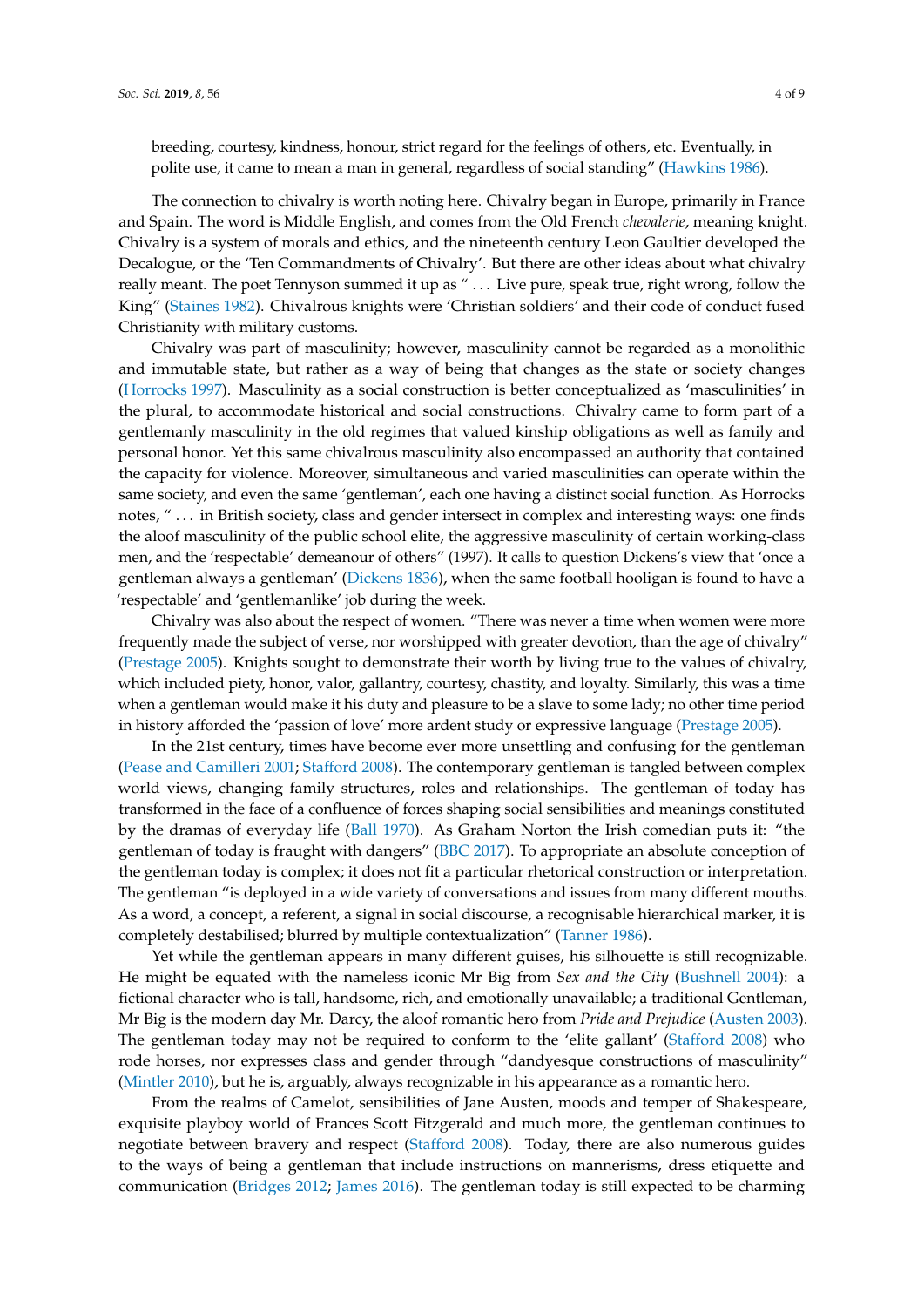and polite [\(Morago](#page-7-19) [2004\)](#page-7-19). For some, "There is no higher accolade than to call a man a gentleman", where gentleman can range from a man 'wearing his learning lightly' to 'having tricks to entertain children', and indeed to the quality eclipsing them all of being as kind and supportive as possible [\(Foster](#page-7-20) [2015\)](#page-7-20). In public at least, the moral code of civility and politeness never escaped the varied constructions of the gentleman. So, coupled with the "pose of a man who feels isolated and threatened within a society he loathes" [\(Feldman](#page-7-21) [1993\)](#page-7-21), the gentleman today must self-preserve, self-present and contribute productively to the society in which the gentleman prevails, emerging as ethical and moral being despite the oversupply of identities and forms. Although the terms lady and gentleman have historic social, cultural and political significance, lady evidences a change connected to facets of personal identity and appears to have wider global range, whereas gentleman appears to still be tied to personal behavior, such as etiquette and fashion, and is more limited in global range with a leaning towards the romantic heroes of old.

# *2.3. The Guy: Past and Present*

Coming from the man's name Guy, and the Latin Guido, the name gained notoriety due to Guy Fawkes and the failed Catholic gunpowder plot to regain control of Protestant England by blowing up the London Houses of Parliament on 5 November 1605. This event, and the fate of Guy Fawkes, are still celebrated in the UK on Bonfire Night, also known as Guy Fawkes Night, when 'guys', clothed effigies made of straw, are thrown into a flaming bonfire. The shabby, outworn clothing used for guys led to the term being used to mock a person of strange appearance or shabby dress, thus by the early nineteenth century, being called a guy was originally an insult used to ridicule [\(Volokh](#page-8-7) [2015;](#page-8-7) [Carey](#page-7-22) [2016\)](#page-7-22). According to [Carey](#page-7-22) [\(2016\)](#page-7-22), the meaning of the term guy broadened to denote a man by the mid-19th century, before it was accepted as an informal, gender-neutral vocative or term of address, especially in the plural 'guys' [\(McLennan](#page-7-23) [2004\)](#page-7-23). In the mid-twentieth century the term guy became of casual/popular use in the US, as part of the gendered pair 'guys and dolls'. Dolly/Doll also came from a female name (Dorothy) as well as being a toy. Being called a 'great guy' equaled being called a 'doll' (e.g., 'she's a 'doll'. 'Dolls' became terms for tranquilizers given to women in the 1960s [\(Susann](#page-8-8) [1966\)](#page-8-8) but dropped out of parlance with second wave feminism.

Guys can also be paired with 'girls' or 'gals'. 'Girls, girls, girls', wrote Mackenzie Wark in his preface to Susan Hopkins' *Girl Heroes*: "They're everywhere-on TV and in the movies, in magazines and on the Internet [\(Hopkins](#page-7-24) [2002\)](#page-7-24). They invariably look good; but some do more than merely look good. They think and act. They solve problems and they kick ass". During the nineties, the all-girl music band The Spice Girls were heralded as the new post-feminist style, and claims were made about this exciting new force in popular culture and how it would empower women. Girls, however, are the name for children, and the risk was that being an adult girl risked infantilization. Whereas guys are grown-ups, as opposed to boys, in the proper biological use of the term, girls are not. [Dunham](#page-7-25) [\(Dunham](#page-7-25) [2012–2017\)](#page-7-25) US TV series 'Girls', focused on young women in their twenties, and highlighted the nuances of being feminist girls.

There are two critical opposing positions on the use of the phrase 'guys' or, commonly, 'you guys'. There are those who argue that the term 'guy' reflects gender and should be avoided, and others who regard it as gender neutral in some contexts. Commentators who argue that the phrase 'guys' should not be used generically to refer to males and females assert that the term is etymologically masculine and therefore gendered. This standpoint draws on the eponynimical connection of the colloquially masculine expression to Guy Fawkes. Drawing on an analogy between the meaning schema of guy, man, and he, some authors argued that all three terms exhibit similar patterns of gender bias [\(Clancy](#page-7-26) [1999;](#page-7-26) [McLennan](#page-7-23) [2004\)](#page-7-23). Peevolology, the study of things that people do not like to be called, also supports this perspective. In this regard, [MacKean](#page-7-27) [\(2010\)](#page-7-27) argues that when used to address a mixed gendered group, the phrase 'you guys' may make some women feel overlooked or ignored, particularly if the person is the only woman in a group being addressed. Concerns about 'guys' being sexist, gender biased and decreasing the confidence of women have been noted in the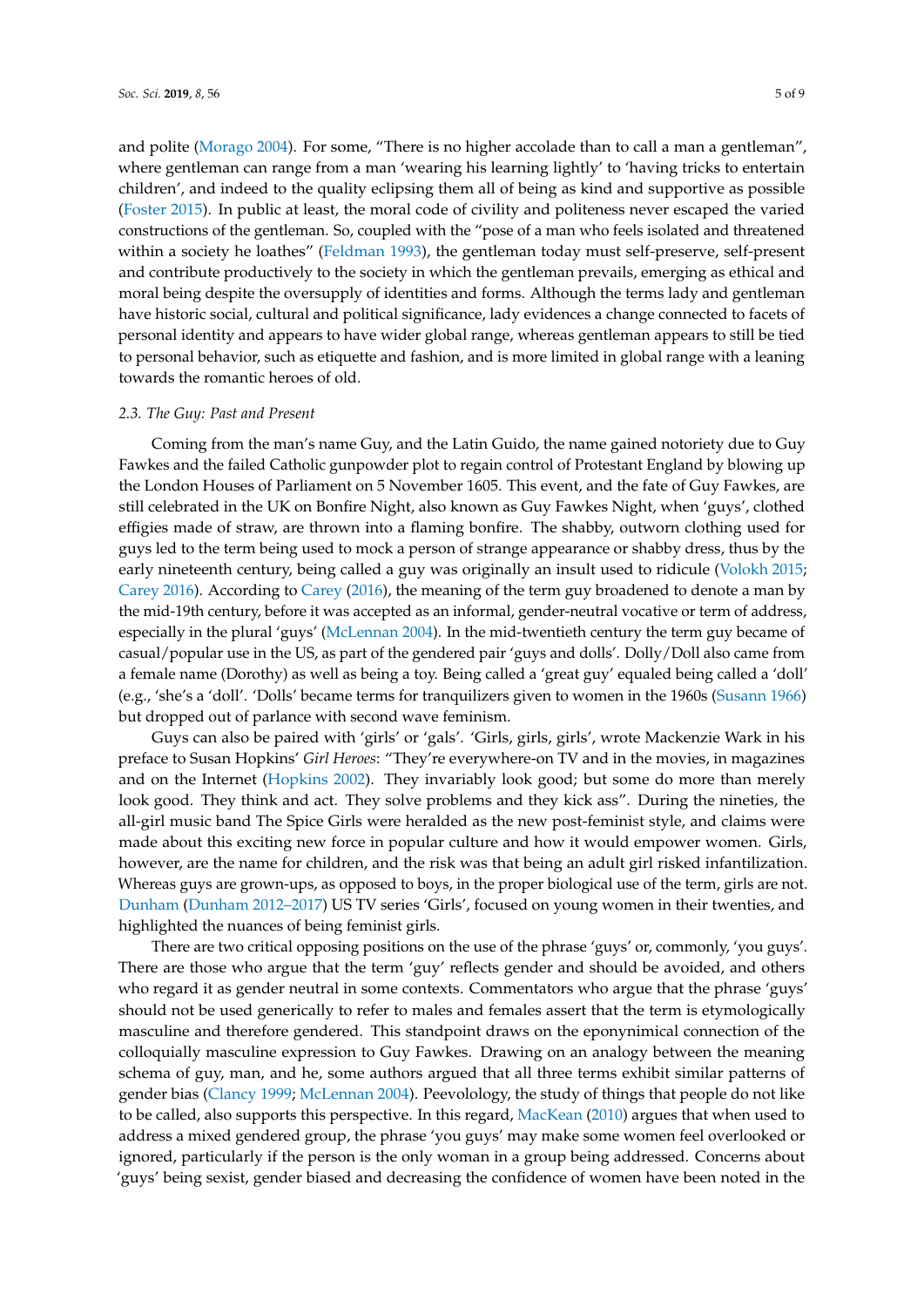literature [\(Hall and Sandler](#page-7-28) [1984;](#page-7-28) [Lundeberg](#page-7-29) [1997\)](#page-7-29). Classrooms and workplaces, waiters at service centers, and video games have been identified as avenues where the gendering of guys is prevalent [\(Lundeberg](#page-7-29) [1997;](#page-7-29) [McLennan](#page-7-23) [2004;](#page-7-23) [MacKean](#page-7-27) [2010;](#page-7-27) [Volokh](#page-8-7) [2015;](#page-8-7) [Carey](#page-7-22) [2016;](#page-7-22) [Thomas and Lupton](#page-8-9) [2016\)](#page-8-9).

David Morrison, the Chairman of the Diversity Council Australia, is one of the notable champions of the 'Stop you guys' campaign. In 2016, the former Army Chief launched an ad campaign #*WordsAtWork* in which he advised Australians to desist from using offensive terms in the workplace, one being the term "guys" [\(Tynan](#page-8-10) [2016\)](#page-8-10). During an interview with the Australian Broadcasting Corporation, the retired Lieutenant General claimed that he had stopped using the term guy because of its inherent gender biasness and admonished Australians to do same. The 2016 Australian of the Year is quoted as stating that:

It's a proven fact that more diverse workforces create more diverse thinking and are more productive, more effective . . . One way you can engender that kind of environment is to be careful about how you speak to other people, talking to them with respect and listening to their views with respect . . . Exclusive language, gender-based language or inappropriate language, has as much a deleterious or disadvantaged effect as something where you're saying something blatantly inappropriate to another human being [\(Ryall](#page-8-11) [2016\)](#page-8-11).

David Morrison's views were challenged by several commentators, many of who argued that the term 'guy' is gender-neutral and not offensive [\(Ryall](#page-8-11) [2016\)](#page-8-11). The 'guy is neutral' supporters argue that the term is completely entrenched and become the standard informal way to address a group that both genders present. Mr Morrison's ad campaign received mixed reaction. Australia's Foreign Minister, Julie Bishop, was among the critics of the campaign. She argued that: "I don't think we should try and interfere with the freedom of speech in this country to a point where people are too concerned about day-to-day conversations".

Media commentaries on Australia's senior most female minister's remarks suggested that Mr Morrison's ad campaign was over-stretched. Dr Catherine Travis, a language expert with the Australian National University, shared the views of Miss Bishop, arguing that while she supported the campaign to remove inappropriate words from workplaces, the inclusion of the term 'guys' was rather trivial. Travis argued that the phrase 'you guys' had become accepted as an all genders inclusive term. Travis' analysis reflected the views of other commentators [\(McLennan](#page-7-23) [2004\)](#page-7-23) who regard the term guy as an apparently gender-free term or decidedly polysemous, and that it actually obscures gender—it is a man's name, so it functions like the universal 'man' and supposedly included 'woman' [\(Carey](#page-7-22) [2016\)](#page-7-22).

The debate on the appropriateness or otherwise of the expression 'you guys' notwithstanding, there seems to be a general consensus in the public for a non-stigmatizing term for addressing a mixed gender group. While some argue that there is a dearth of alternatives, others have proposed, terms such as 'ladies and gentlemen', 'folks', 'y'all', 'yiz', 'you, and 'youse' [\(Carey](#page-7-22) [2016;](#page-7-22) [Tynan](#page-8-10) [2016\)](#page-8-10). Tellingly, each of the suggested designations has also been found to have many limitations and, therefore, may be no better. While the search for a suitable alternative term for respectfully addressing a mixed gender group goes on, there is a need to brace for another masculine expression that is fast creeping into public lexicology for addressing a mixed gender collection of people, 'hey dudes' [\(MacKean](#page-7-27) [2010;](#page-7-27) [Carey](#page-7-22) [2016\)](#page-7-22).

#### **3. Engendering Politeness in the 21st Century**

The focus on terms of address in times past in this paper is useful in tracing how ideas of 'courtesy, 'chivalry' and 'gallantry' have shaped and been shaped by gender politics and the discursive construction of the identity of lady and of gentleman across the centuries. As the meaning and use of these terms have changed, and perhaps been replaced by the apparently 'neutral' term guy, how do these terms function in contemporary society, and what can they tell us about gender politics and social politics more generally? With 'politeness' itself a concept that is losing traction to more politically savvy terms such as 'respect', how sit the gallant gentleman, the courteous lady, and the free and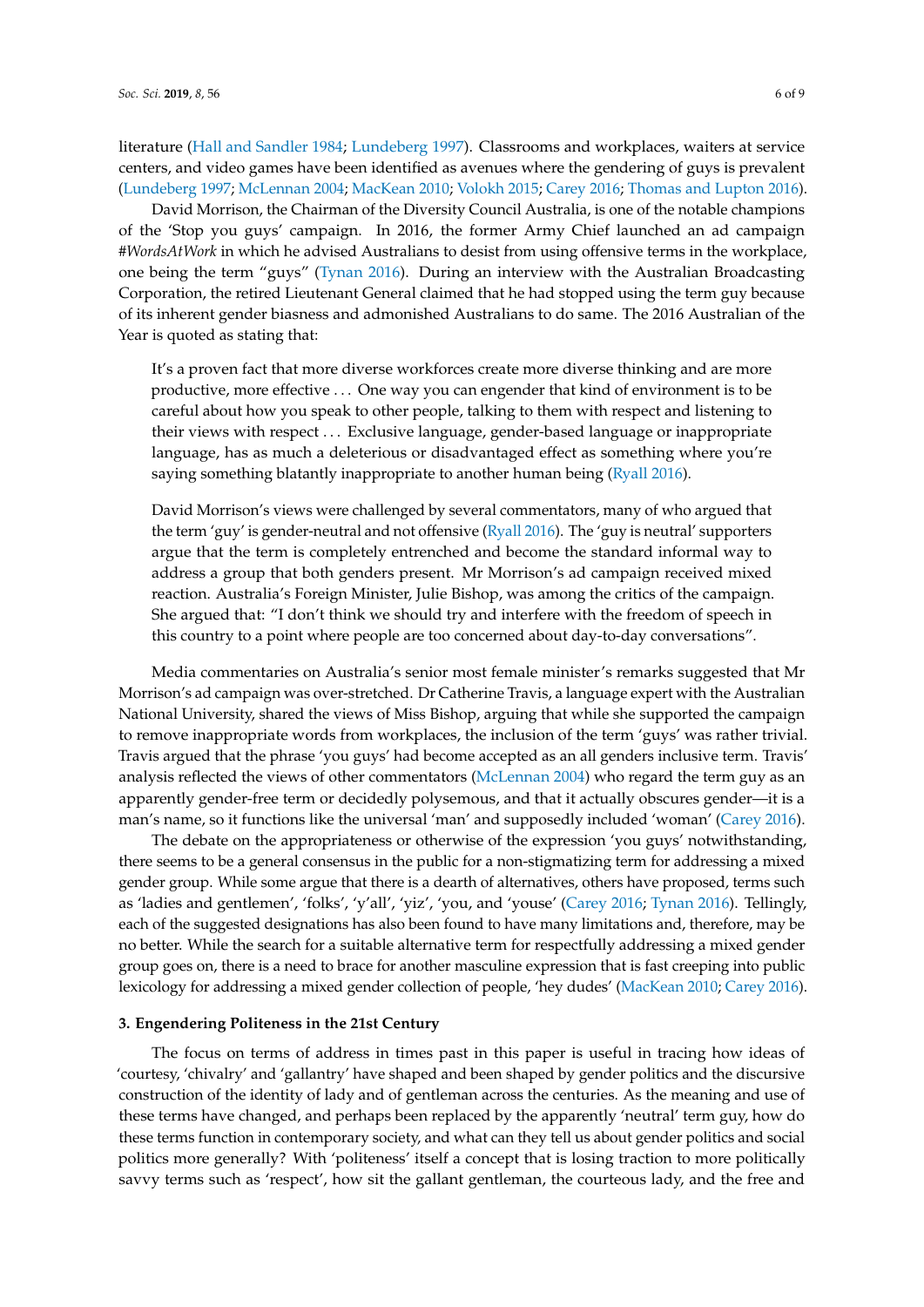neutral guy in the 21st century? How are these terms to be positioned within the politics of politeness? How do these terms make visible or conceal the hierarchies of gender, power, class embedded within notions of politeness in the 21st century?

Perhaps the most politicized of these terms, the 'lady's' recent political revival signaling a resistance to traditional inscriptions of what it means to be ladylike suggest that this term still holds political resonance. Yet it is no longer a term implicated in a specter of politeness, but a charged moniker that challenges the interlocutor to think critically about the categories of lady, woman, girl, queer, and seeks to undermine those traditional associations of behavior, identity, and sexuality [\(Halberstam](#page-7-30) [2012\)](#page-7-30). The lady demands respect, but through the creation of her own identity, rather than through the limited prism of gendered norms. Just like Lady Gaga, she throws off the mantle of convention, while she calls for attention to be paid to her new way(s) of being female/male in society. In turning old conceptualizations on their head, the contemporary 'lady' works to make visible and challenge the vestiges of class privilege and gendered conventions of politeness and identity. She thumbs her nose at the restrictive conventions of politeness.

The gentleman and the guy have received no such politicization: though the gentleman may be "blurred by multiple contextualisation" [\(Tanner](#page-8-6) [1986,](#page-8-6) p. 109), and as such a more diverse creature than previously imagined, his identity rests largely within the bounds of convention. While the gentleman does not derail the masculine as the contemporary lady seeks to untie the feminine, the gentleman does allow for a certain 'gentleness' to be included within a hegemonic masculine identity. However, in doing so he does remain within the vestiges of politeness, if not respect. Where the lady's revitalization is making her more visible, the gentleman becomes less visible by the day. Perhaps his gentleness is making him less accessible in a hyper-masculine world.

The guy, that insidiously gendered, 'gender-free' term, hinges on the neoliberal politics of contemporary society, attempting to walk the line of androgeny. However the guy's gendering continues to function as that of 'man' in the early 20th century: a gendered marker that renders invisible the woman. In subsuming the subject of the woman in its embrace, the 'guy' does neither the work of politeness nor that of respect, but places the burden of existence on the woman in the group.

If the highly visible lady and the little-seen gentleman are no longer fitting for society, how then, do we engender politeness in the 21st century? What is the contemporary language of politeness? If respect is our contemporary reinvention of politeness, can (or do) the lady and gentleman command respect again?

# **4. Conclusions**

Ladies and gentlemen are terms that come from past imagination. They are being re-imagined today. In our consideration here of the current developments of the terms, we found that while the word lady is being used more widely and in different contexts, the word gentleman is not being taken up in the same way. 'Guy' has not made a gender-neutral replacement.

As women's and human rights are eroded worldwide, it might seem frivolous or fanciful to be reviewing or reviving terms such as lady and gentleman. We suggest that rather than focusing upon them as gendered terms, we focus upon the general qualities they evoke. Both lady and gentleman have their roots in gentility and gentleness. These words have their roots in genus: our shared humanity.

Perhaps it is time to generate the respect humanity accords to explore the power of gentleness as a collective force. This can be situated in what Julia Kristeva has called the new humanism: "This new humanism," writes [Kristeva](#page-7-31) [\(2014\)](#page-7-31), includes "interaction with others—all the others—socially marginalised, racially discriminated, politically, sexually, biologically or psychically persecuted others". This new humanism can be considered a life stance that affirms the autonomy, dignity and worth of each human being and each one's right to freedom—a freedom well-matched with others' rights (Humanist Perspectives). Such full humanism is only possible if we immerse ourselves in the imaginary, in the experience of 'the other'.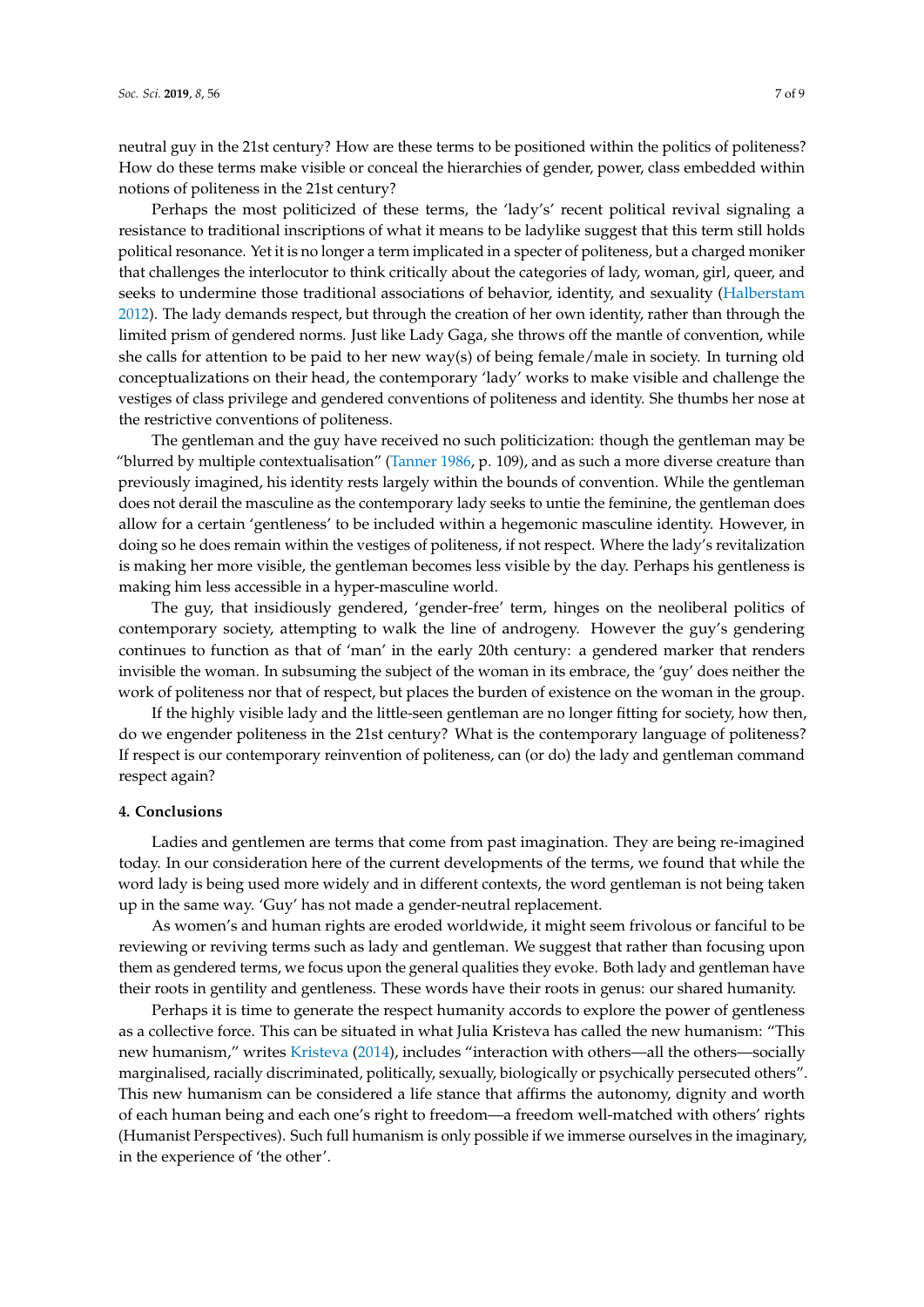To reach for human potential in the 21st century, it is incumbent upon us to dream our way into a new reality.

**Author Contributions:** Conceptualisation: E.R.B. and M.G.; Writing—original draft preparation: E.R.B. and M.G., S.P., K.A.-A., and L.H.; Writing—review and editing, M.G., E.R.B., and S.P.; Funding—S.P.

**Conflicts of Interest:** We declare that there are no perceived conflicts of interest.

# **References**

<span id="page-7-15"></span>Austen, Jane. 2003. *Pride and Prejudice*. London: Penguin Books Ltd.

- <span id="page-7-12"></span>Ball, Donald Watkins. 1970. *The Problematics of Respectability Deviance and Respectability: The Social Construction of Moral Meanings*. Edited by J. D. Douglas. New York: Basic Books, Inc., pp. 326–71.
- <span id="page-7-13"></span>BBC. 2017. *The Graham Norton Show*. London: BBC.
- <span id="page-7-1"></span>Bebout, Linda. 1995. Asymmetries in Male-Female Word Pairs: A Decade of Change. *American Speech* 70: 163–85. [\[CrossRef\]](http://dx.doi.org/10.2307/455814)
- <span id="page-7-17"></span>Bridges, John. 2012. *How to Be a Gentleman*. Nashville: Thomas Nelson Publishers.
- <span id="page-7-14"></span>Bushnell, Candice. 2004. *Sex and the City Sex and the City*. New York: HBO.
- <span id="page-7-22"></span>Carey, Stan. 2016. How Gender Neutral is Guys, Really? Available online: [http://www.slate.com/blogs/lexicon\\_](http://www.slate.com/blogs/lexicon_valley/2016/02/10/the_gender_neutral_use_of_guys_is_on_the_rise_but_it_s_a_slow_rise.html 2017) [valley/2016/02/10/the\\_gender\\_neutral\\_use\\_of\\_guys\\_is\\_on\\_the\\_rise\\_but\\_it\\_s\\_a\\_slow\\_rise.html2017](http://www.slate.com/blogs/lexicon_valley/2016/02/10/the_gender_neutral_use_of_guys_is_on_the_rise_but_it_s_a_slow_rise.html 2017) (accessed on 13 February 2019).
- <span id="page-7-26"></span><span id="page-7-9"></span>Clancy, Steven J. 1999. The Ascent of guy. *American Speech* 74: 282–297.
- Dickens, Charles. 1836. *The Strange Gentleman*. London: The UK Delphi Classics.
- <span id="page-7-25"></span>Dunham, Lena. 2012–2017. *Girls*. New York: HBO.
- <span id="page-7-21"></span>Feldman, Jessica R. 1993. *Gender on the Divide: The Dandy in Modernist Literature*. Ithaca: Cornell University Press.
- <span id="page-7-20"></span>Foster, Patrick. 2015. Revealed: The 39 steps to being a modern gentleman. *The Telegraph*, October 28.
- <span id="page-7-5"></span>Friedman, Ann. 2013. Hey "Ladies"; The unlikely revival of a fusty old label. *The New Republic*. Available online: <https://newrepublic.com/article/112188/how-word-lady-has-evolved> (accessed on 7 January 2018).
- <span id="page-7-6"></span>Groskop, Viv. 2015. How Being a Lady Has Come Back into Fashion. *The Telegraph*, July 22.
- <span id="page-7-30"></span><span id="page-7-28"></span>Halberstam, Jack. 2012. *Gaga Feminism: Sex, Gender and the End of Normal*. Boston: Beacon Press.
- Hall, Roberta M., and Bernice R. Sandler. 1984. *The Campus Climate: A Chilly One for Women (Projects on the Status and Education of Women)*. Washington: Association of American Colleges.
- <span id="page-7-7"></span>Hawkins, Joyce. 1986. *The Oxford Reference Dictionary*. Oxfod: Oxford University Press.
- <span id="page-7-24"></span>Hopkins, Susan. 2002. *Girl Heroes: The New Force in Popular Culture*. London: Pluto Press.
- <span id="page-7-8"></span>Horrocks, Roger. 1997. *An Introduction to the Study of Sexuality*. London: Macmillan.
- <span id="page-7-18"></span>James, Wayne. 2016. *Manly Manners: Lifestyle & Modern Etiquettee for the Young Man of the 21st Century*. New York: iUniverse.
- <span id="page-7-31"></span><span id="page-7-3"></span>Kristeva, Julia. 2014. *Teresa, My Love: An Imagined Life of the Saint of Avila*. New York: Columbia University Press. Lakoff, Robin. 1973. Language and a Woman's Place. *Language in Society* 2: 45–80. [\[CrossRef\]](http://dx.doi.org/10.1017/S0047404500000051)
- <span id="page-7-29"></span>Lundeberg, Mary Anna. 1997. You Guys are Overreacting: Teaching Prospective Teachers About Subtle Gender Bias. *Journal of Teacher Education* 48: 55–61. [\[CrossRef\]](http://dx.doi.org/10.1177/0022487197048001008)
- <span id="page-7-27"></span>MacKean, Erin. 2010. Hey guys! Yes Ladies This Means You. *Boston.Com*, March 21.
- <span id="page-7-23"></span>McLennan, Sean. 2004. Guy, guys, and gender neutrality. Paper presented at the Annual Meeting of the Chicago Linguistic Society 40, Chicago Linguistic Society, January 1.
- <span id="page-7-4"></span>Meier, Ardith. J. 1999. When is a Woman a Lady? A change in Progress? *American Speech* 24: 56–70.
- <span id="page-7-2"></span>Miller, Casey, and Kate Swift. 1976. *Words and Women: Language and the Sexes*. New York: Anchor Press.
- <span id="page-7-16"></span>Mintler, Catherine R. 2010. From Aesthete to Gangster: The Dandy Figure in the Novels of F. Scott Fitzgerald. *The F. Scott Fitzgerald Review* 8: 104–29. [\[CrossRef\]](http://dx.doi.org/10.1111/j.1755-6333.2010.01036.x)
- <span id="page-7-19"></span>Morago, Greg. 2004. Authors try to hold door open for the 21st-century gentlemen. *Milwaukee Journal Sentinel*, May 17.
- <span id="page-7-11"></span><span id="page-7-10"></span>Pease, Bob, and Peter Camilleri. 2001. *Working with Men in the Human Services*. Crows Nest: Allen & Unwin. Prestage, Edgar. 2005. *Chivalry*. London: Routledge.
- <span id="page-7-0"></span>Reid Boyd, Elizabeth. 2012. Lady: A Feminist Four-Letter Word? *Women and Language* 35: 35–52.